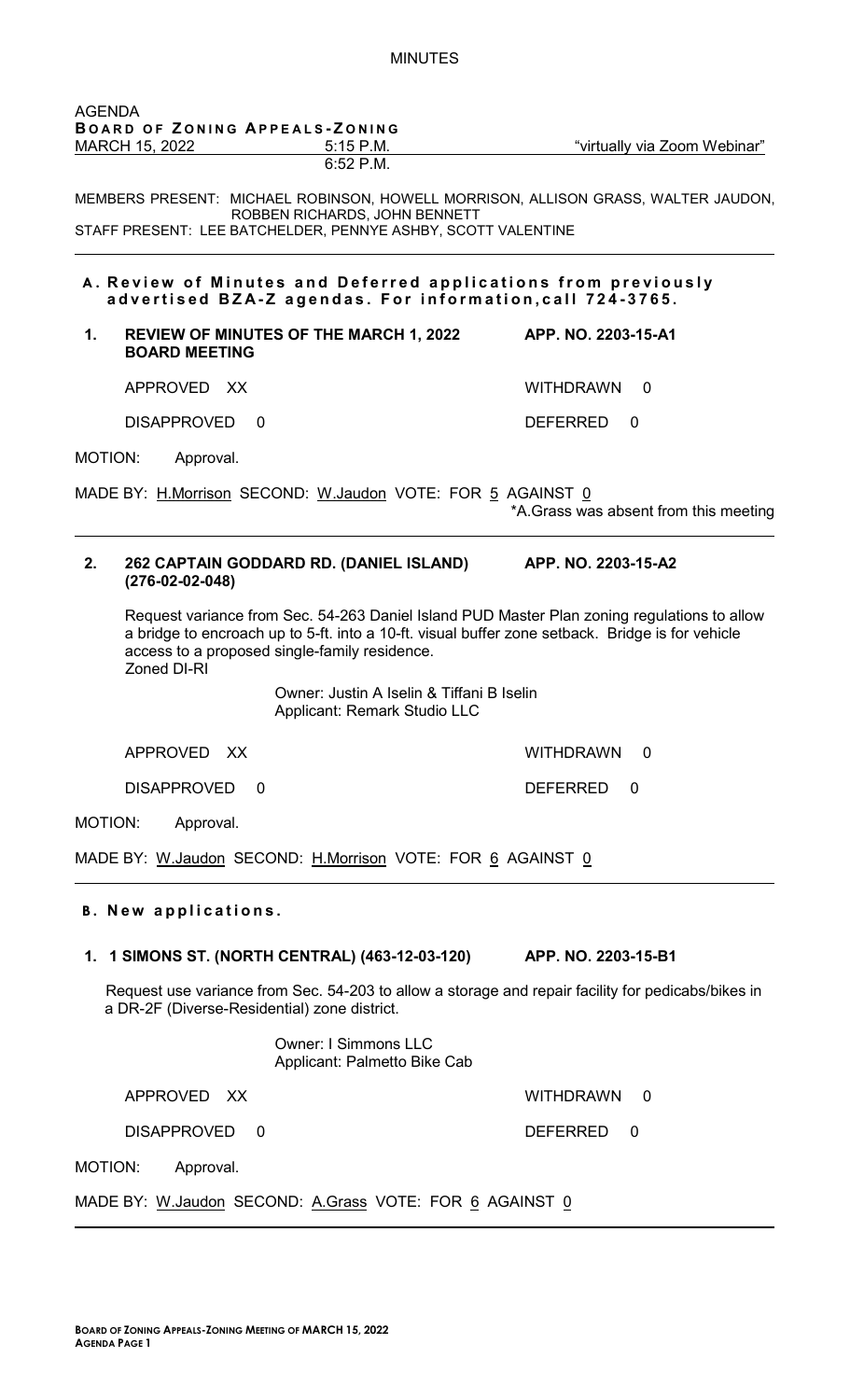## **2. 54 LINE ST. (CANNONBOROUGH/ELLIOTBOROUGH) APP. NO. 2203-15-B2 (460-04-04-030)**

Request special exception under Sec. 54-207 1 (e) to allow an existing tower to be relocated from (52 Line St.); proposed location for tower is visible from a property listed in the National Register of Historic Places. Zoned LI

> Owner: King Street Holdings, LLC Applicant: Jonathan L. Yates

APPROVED XX WITHDRAWN 0

DISAPPROVED 0 DEFERRED 0

MOTION: Approval.

MADE BY: A.Grass SECOND: R.Richards VOTE: FOR 6 AGAINST 0

# **3. 2003 CHERRY HILL LN. (464-02-00-053) APP. NO. 2203-15-B3**

Request special exception under Sec. 54-206 (u) to utilize 1.38 acres of Heavy Industrial (HI) zoned acreage toward the allowable multi-family residential dwelling unit density on General Business (GB) zoned portion of the property; 1.38 ac equals 26 dwelling units (BZAZ approval required to use HI zoned property for residential). Zoned GB/HI

Owner: Gerald F. McMahon

Applicant: Thomas & Hutton (Brian Riley)

APPROVED XX WITHDRAWN 0

DISAPPROVED 0 DEFERRED 0

MOTION: Approval with condition: 25-ft. landscape buffer required in the General Business zoned portion of tract on its east side property line.

MADE BY: H.Morrison SECOND: W.Jaudon VOTE: FOR 6 AGAINST 0

#### **4. 90 CANNON ST. (CANNONBOROUGH/ APP. NO. 2203-15-B4 ELLIOTBOROUGH) (460-08-03-021)**

Request special exception under Sec.  $54-511$  to allow a restaurant use ( $1<sup>st</sup>$  floor) with 700sf of inside patron use area, 260sf (patio) of outside patron use area without providing required offstreet parking spaces (9 spaces required). Zoned LB

> Owner: YP & Hogarty Group LLC Applicant: David Richards, Architect

DISAPPROVED 0 DEFERRED 0

MOTION: Approval.

MADE BY: J.Bennett SECOND: H.Morrison VOTE: FOR 5 AGAINST 0

\*R.Richards recused

#### **5. 698 RUTLEDGE AVE. (NORTH CENTRAL) APP. NO. 2203-15-B5 (463-15-04-070)**

Request use variance from Sec. 54-203 to allow retail uses (1<sup>st</sup> floor) and an office use (2<sup>nd</sup> floor) in a DR-1F (Diverse-Residential) zone district.

APPROVED XX WITHDRAWN 0